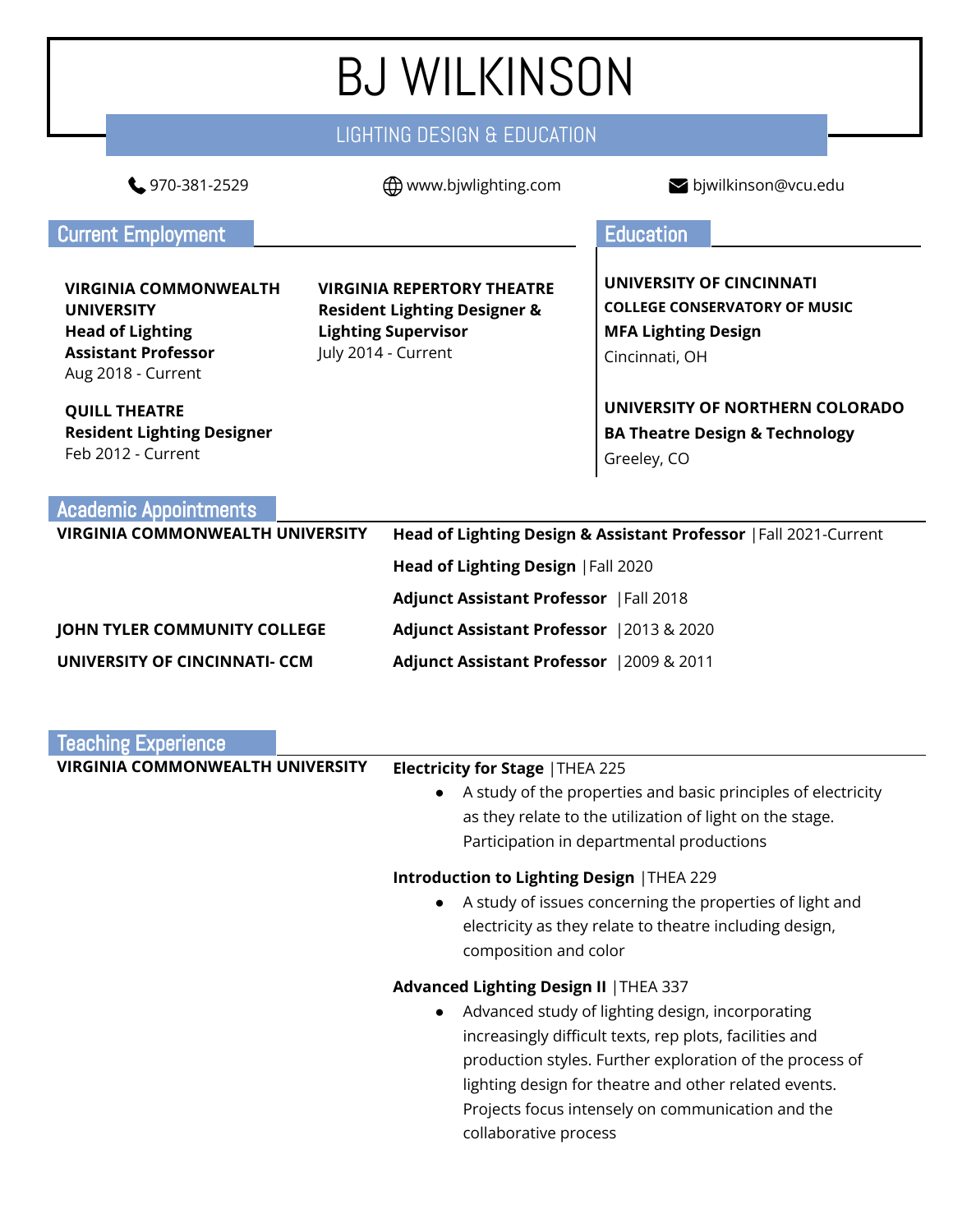|                                     | <b>Advanced Lighting Design III   THEA 437</b>                                                                               |
|-------------------------------------|------------------------------------------------------------------------------------------------------------------------------|
|                                     | Course incorporates increasingly difficult texts, facilities                                                                 |
|                                     | and production styles and alternative venue and                                                                              |
|                                     | production styles, such as landscape lighting and concert.                                                                   |
|                                     | Use of industry standard technology and 3-D rendering is a<br>focus in the class                                             |
|                                     |                                                                                                                              |
|                                     | Practicum in Stage Lighting   THEA 324                                                                                       |
|                                     | Practical application in the methodologies of stage lighting                                                                 |
| <b>JOHN TYLER COMMUNITY COLLEGE</b> | <b>Basic Lighting   CST-245</b>                                                                                              |
|                                     | Studies basic techniques and methods of lighting design for                                                                  |
|                                     | the stage                                                                                                                    |
|                                     | <b>Stage Lighting and Sound   CST-251</b>                                                                                    |
|                                     | Provides students with a basic understanding of the                                                                          |
|                                     | principles of stage lighting and sound. Instructs students in                                                                |
|                                     | the fundamentals of stage lighting such as: functions of                                                                     |
|                                     | lighting, qualities of light, design, basic electricity, lighting<br>instruments and equipment, board operation, and safety. |
|                                     | Instruct students in the functions of sound, equipment,                                                                      |
|                                     | design, and sound operation                                                                                                  |
| UNIVERSITY OF CINCINNATI- CCM       | Digital Portfolio   THPR-533                                                                                                 |
|                                     | Creating a professional website to display digital portfolios,                                                               |
|                                     | focusing on graphical layout and user interface                                                                              |
|                                     | Stage Lighting I   THPR-209                                                                                                  |
|                                     | Teaching graphical standards for theatrical drafting, and                                                                    |
|                                     | creating a theoretical Lighting Design for a production                                                                      |
|                                     | <b>Advanced Vectorworks   THPR-709</b>                                                                                       |
|                                     | Course exploring advanced Vectorworks including lighting                                                                     |
|                                     | and the use of 3D design                                                                                                     |
|                                     |                                                                                                                              |

| <b>Service</b>                          |                                                                                                                                                                                                                                                                 |
|-----------------------------------------|-----------------------------------------------------------------------------------------------------------------------------------------------------------------------------------------------------------------------------------------------------------------|
| <b>VIRGINIA COMMONWEALTH UNIVERSITY</b> | <b>Production &amp; Design Time Log</b><br>Created and maintained a system for logging production and<br>design time outside of the classroom. This will be used to<br>determine the time students are committing to a production<br>and a record of time spent |
|                                         | <b>Technical Supervision   THEA 337</b><br>Supervising student designer's during events &<br>productions, and providing guidance in the art and craft of<br>lighting technology and design                                                                      |
|                                         | <b>Technical Advisor   THEA 437</b><br>Providing recommendations for the new Arts and<br>Innovation Academic Building, including layout and usage<br>of various spaces                                                                                          |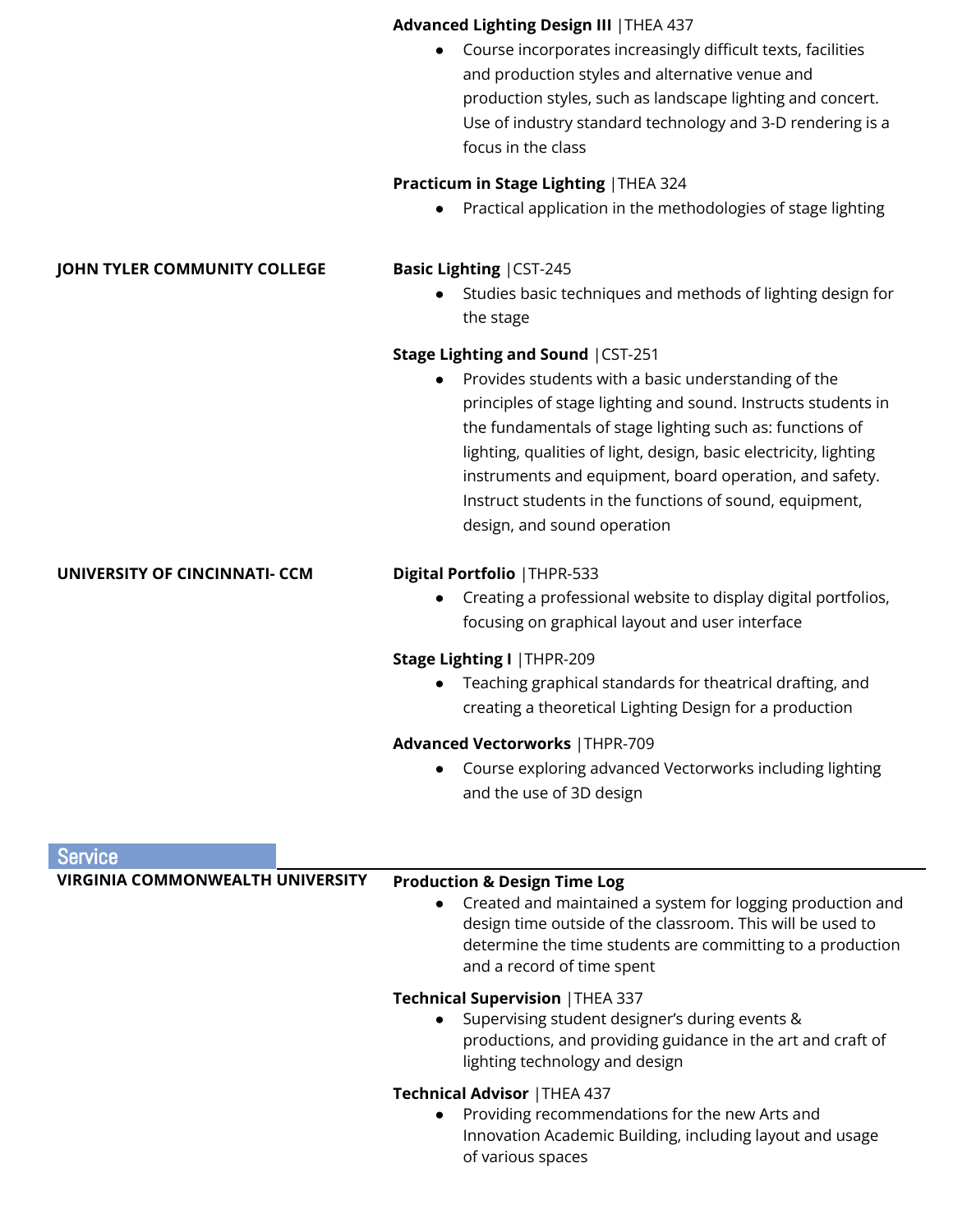| $\bullet$                       | Provided Lighting Design & support for live event, auction,<br>and performance                                                                                       |
|---------------------------------|----------------------------------------------------------------------------------------------------------------------------------------------------------------------|
|                                 | <b>Sensory Friendly and Audio Described Performances</b><br>• Coordinated with production staff to accommodate sensory<br>friendly, and audio described performances |
| <b>RTCC Awards</b><br>$\bullet$ | Provided Lighting design and support for live award show,<br>proceeds go to the Theatre Artists Fund of Greater<br>Richmond                                          |
|                                 | <b>Intern Mentoring</b>                                                                                                                                              |

**VIRGINIA REPERTORY THEATRE Annual Gala Fundraiser**

- Mentored interns as part of a lighting crew, as well as in show run positions
- Supervised interns during design process for theatre camp productions

| <b>VIRGINIA DEPARTMENT OF EDUCATION</b> | <b>Panelist</b><br>• Panelist for Entertainment Design & Technology in education           |
|-----------------------------------------|--------------------------------------------------------------------------------------------|
| <b>ELECTRONIC THEATRE CONTROLS</b>      | <b>Augment3d Beta</b><br>• Participated in open Beta Testing for EOS 3.0 with<br>Augment3d |
|                                         | <b>ETC Select</b>                                                                          |
|                                         | Participated in closed Beta testing for ETC Select<br>$\bullet$                            |

quotations software

| <b>Related Experience</b>              |                                                                                                                                                                                                                                                                                                 |
|----------------------------------------|-------------------------------------------------------------------------------------------------------------------------------------------------------------------------------------------------------------------------------------------------------------------------------------------------|
| <b>FAIRFIELD COMMUNITY ARTS CENTER</b> | Assistant TD & Lighting Supervisor   Aug 2009 - Dec 2011<br>Maintained Lighting equipment, & aided in the construction &<br>$\bullet$<br>run of various productions<br>Productions included children's programming, theatrical<br>$\bullet$<br>productions, concerts, ballet and special events |
| <b>CROSS LIGHT INC.</b>                | <b>Quotations and Estimations   May 2008 - Oct 2011</b><br>Researched potential projects and installations<br>Prepared quotations for bid submittal<br>Aided project management for purchases & installation<br>Beta tester for quotations software                                             |
| <b>INTRAMUSIC THEATRIALS</b>           | Tour TD and Lighting Supervisor   2007 & 2008<br>1st National Tour of A Year with Frog and Toad<br>Advanced the production with various tour locations<br>Supervised load in, focus, show run, & strike                                                                                         |
| <b>NEBRASKA THEATRE CARAVAN</b>        | Tour Assistant Electrician   2004<br>Assisted head electrician with load in, show run, & strike<br>Provided power for backstage lighting & atmospherics<br>Operated 24' truck                                                                                                                   |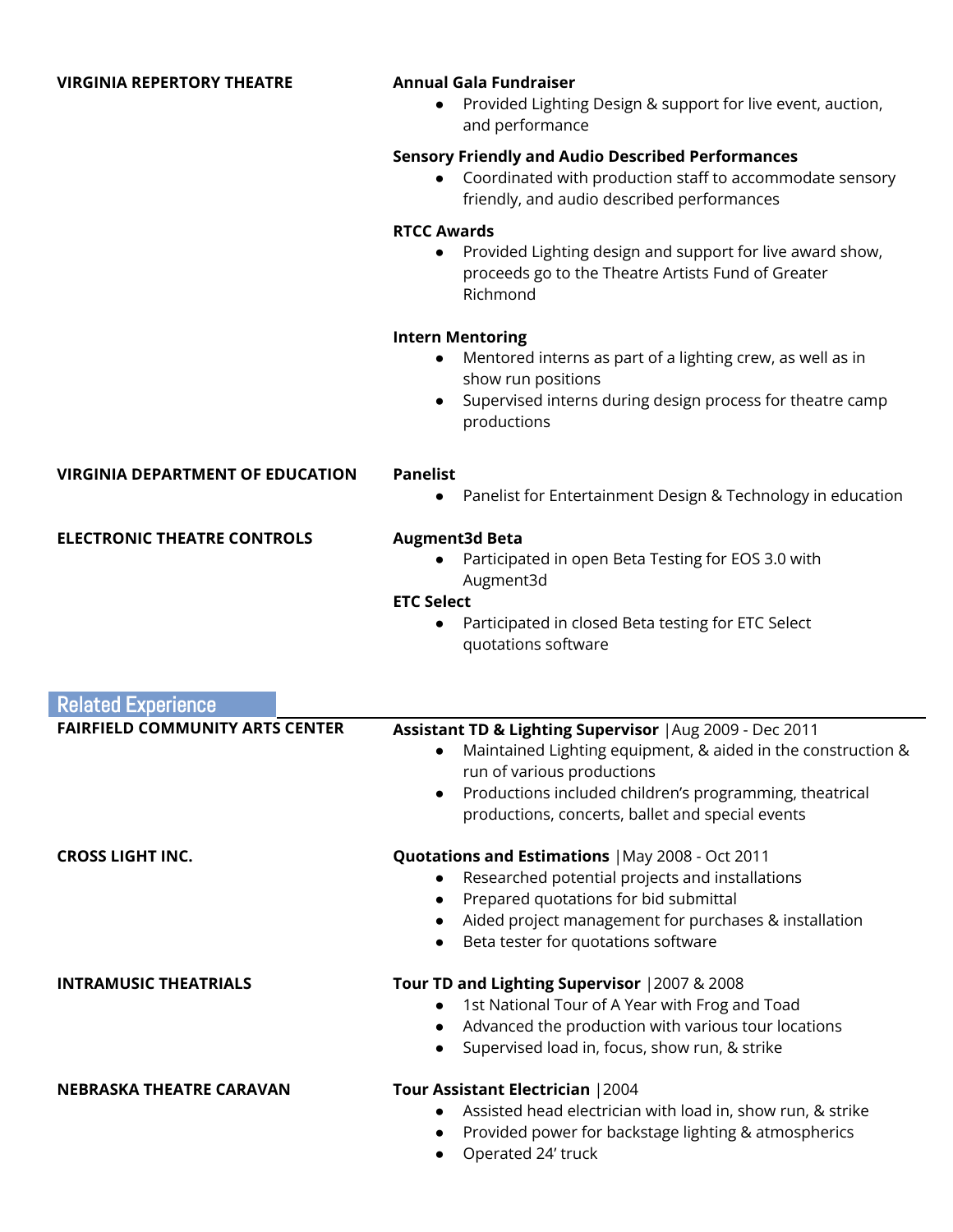### **VIRGINIA COMMONWEALTH UNIVERSITY Richmond, VA**<br>Men on Boats<br>Sharon Ott **Men on Boats** Controllering Controllering Controllering Sharon Ott Controllering Oct. 2021

# **VIRGINIA REPERTORY THEATRE Rich**

| It's a Wonderful Life - Live Radio Play                 | Chelsea Burke           | Dec 2021         |
|---------------------------------------------------------|-------------------------|------------------|
| Ella and her fella Frank                                | <b>Katrinah Lewis</b>   | <b>June 2021</b> |
| <b>Freckleface Strawberry</b>                           | Chelsea Burke           | Postponed        |
| Chicago                                                 | <b>Nathaniel Shaw</b>   | Postponed        |
| *The 39 Steps                                           | <b>Nathaniel Shaw</b>   | Feb 2020         |
| <b>Rogers and Hammerstein's Cinderella</b>              | Laine Satterfield       | Nov 2019         |
| <b>^Tuck Everlasting, TYA Edition</b>                   | Matt Polson             | Oct 2019         |
| *A Gentlemen's Guide to Love and Murder                 | Kikau Alvaro            | Sept 2019        |
| Forever Plaid                                           | <b>Wes Seals</b>        | <b>July 2019</b> |
| *Atlantis: The New Musical                              | Kristin Hangii          | Apr 2019         |
| The Game's afoot: Holmes for the Holidays               | Deb Clinton             | Nov 2018         |
| <b>Sister Act</b>                                       | Robin Arthur            | Nov 2018         |
| <b>Mr. Popper's Penguins</b>                            | Josh Chenard            | Oct 2018         |
| **The Curious Incident of the Dog in the Nighttime      | Nathanial Shaw          | Sept 2018        |
| <b>Knuffle Bunny</b>                                    | Susan Sanford           | <b>July 2018</b> |
| <b>West Side Story</b>                                  | <b>Nathaniel Shaw</b>   | <b>June 2018</b> |
| <b>ARiver Ditty</b>                                     | Nathaniel Shaw          | Apr 2018         |
| <b>Pinkalicious the Musical</b>                         | Leslie Owens-Harrington | Apr 2018         |
| Erma Bombeck: At Wit's End                              | John Moon               | Feb 2017         |
| <b>Miracle on South Division Street</b>                 | Debora Clinton          | Dec 2017         |
| <b>Mary Poppins</b>                                     | <b>Chase Kniffen</b>    | Nov 2017         |
| <b>Shakespeare in Love</b>                              | Jen Wineman             | Oct 2017         |
| Akeelah and the Bee                                     | Audra Honaker           | Sept. 2017       |
| *DA                                                     | <b>Steve Perigard</b>   | <b>July 2017</b> |
| ^ ** The End of War                                     | <b>Nathaniel Shaw</b>   | Mar 2017         |
| <b>Dancing Lessons</b>                                  | Jan Guarino             | Feb 2017         |
| <b>^The Charitable Sisterhood Christmas Spectacular</b> | Joe Pabst               | Dec 2016         |
| Junie B. Jones                                          | Chase Kniffen           | Oct 2016         |
| 1776                                                    | Debora Clinton          | Sept 2016        |
| *Summer and Smoke                                       | <b>Bruce Miller</b>     | Apr. 2016        |
| <b>^Croaker: The Frog Prince Musical</b>                | Debora Clinton          | Mar 2016         |
| I do, I do                                              | <b>Bruce Miller</b>     | Feb 2016         |
| <b>The Velveteen Rabbit</b>                             | K Strong                | Dec 2015         |
| <b>Peter and the Starcatcher</b>                        | <b>Nathaniel Shaw</b>   | Oct 2015         |
| +The Fabulous Lipitones                                 | John Markus             | Sept 2015        |
| <b>Last of the Red Hot Lovers</b>                       | <b>Steve Perigard</b>   | <b>July 2015</b> |
| You're a Good Man Charlie Brown                         | Susan Sanford           | Feb 2015         |
| **Whipping Man                                          | Debra Clinton           | Feb 2015         |
| <b>They're Playing our Song</b>                         | Jan Guarino             | Nov 2014         |
| <b>Charlotte's Web</b>                                  | Chase Kniffen           | Oct2014          |
| *Equivocation                                           | Jan Powell              | Sep 2014         |
| <b>^The Charitable Sisterhood</b>                       | <b>Bruce Miller</b>     | July 2014        |

| Richmond, VA           |                  |
|------------------------|------------------|
| Chelsea Burke          | Dec 2021         |
| Katrinah Lewis         | June 2021        |
| Chelsea Burke          | Postponed        |
| <b>Nathaniel Shaw</b>  | Postponed        |
| <b>Vathaniel Shaw</b>  | Feb 2020         |
| aine Satterfield       | Nov 2019         |
| Matt Polson            | Oct 2019         |
| Kikau Alvaro           | Sept 2019        |
| <b>Nes Seals</b>       | <b>July 2019</b> |
| Kristin Hangii         | Apr 2019         |
| Deb Clinton            | Nov 2018         |
| Robin Arthur           | Nov 2018         |
| Josh Chenard           | Oct 2018         |
| <b>Vathanial Shaw</b>  | Sept 2018        |
| Susan Sanford          | <b>July 2018</b> |
| <b>Vathaniel Shaw</b>  | <b>June 2018</b> |
| <b>Nathaniel Shaw</b>  | Apr 2018         |
| eslie Owens-Harrington | Apr 2018         |
| John Moon              | Feb 2017         |
| Debora Clinton         | Dec 2017         |
| Chase Kniffen          | Nov 2017         |
| Jen Wineman            | Oct 2017         |
| Audra Honaker          | Sept. 2017       |
| Steve Perigard         | <b>July 2017</b> |
| <b>Nathaniel Shaw</b>  | Mar 2017         |
| Jan Guarino            | Feb 2017         |
| Joe Pabst              | Dec 2016         |
| Chase Kniffen          | Oct 2016         |
| Debora Clinton         | Sept 2016        |
| <b>Bruce Miller</b>    | Apr. 2016        |
| Debora Clinton         | Mar 2016         |
| <b>Bruce Miller</b>    | Feb 2016         |
| < Strong               | Dec 2015         |
| <b>Nathaniel Shaw</b>  | Oct 2015         |
| John Markus            | Sept 2015        |
| <b>Steve Perigard</b>  | <b>July 2015</b> |
| Susan Sanford          | Feb 2015         |
| Debra Clinton          | Feb 2015         |
| Jan Guarino            | Nov 2014         |
| Chase Kniffen          | Oct2014          |
| Jan Powell             | Sep 2014         |

\* RTCC Award Outstanding achievement in Lighting design nomination.

\*\* RTCC Award Outstanding Achievement in Lighting Design **Author Achievement 1996** AV AVOrld Premier +Regional Premier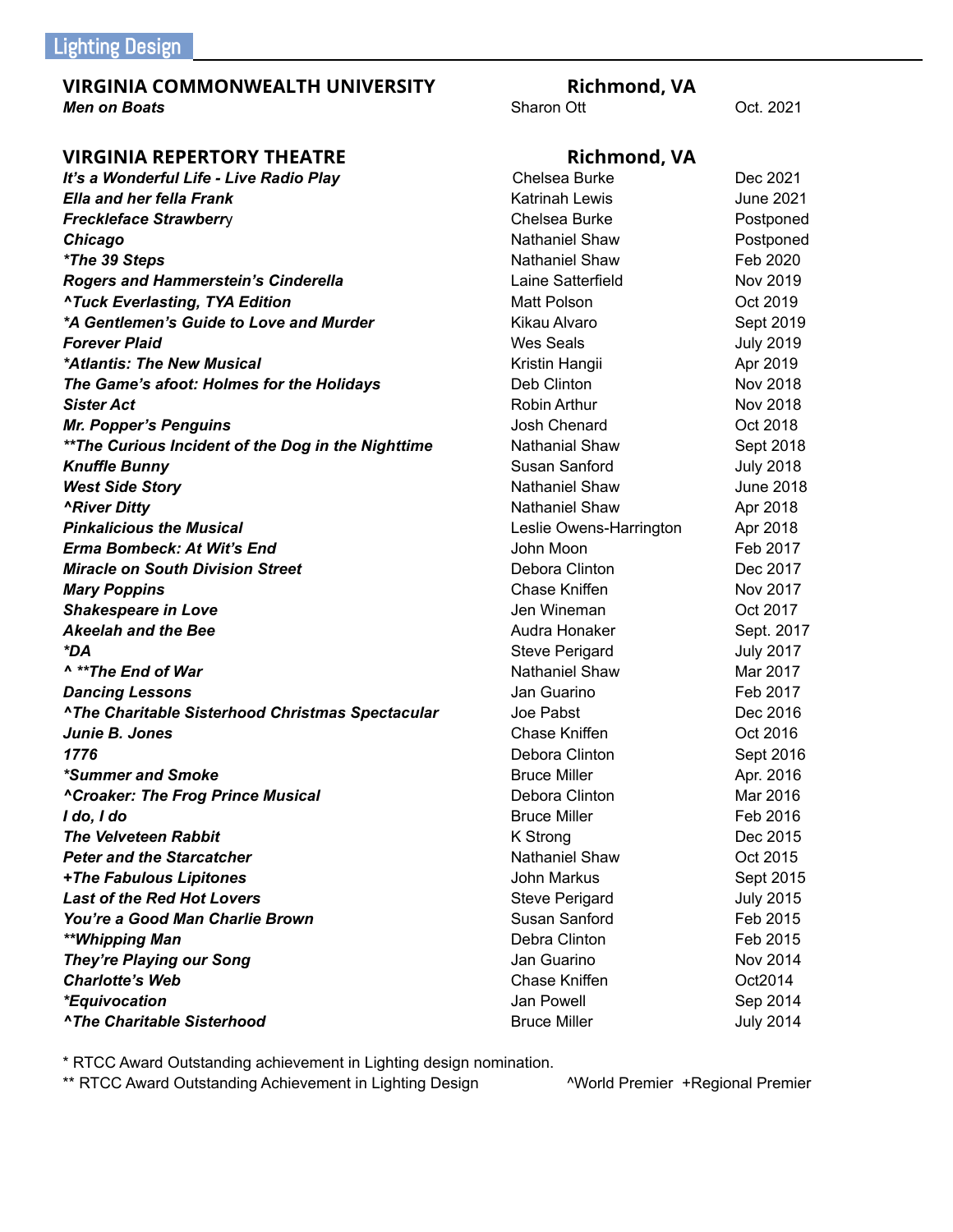### **QUILL THEATRE/RICHMOND SHAKESPEARE Richmond, VA**

### **FREE JAMBALAYA Richmond, VA**

^World Premier.

### **UNIVERSITY OF WEST FLORIDA Pensacola, FL**

Bat Boy: The Musical November 2012 (Campber 2012) Research Musical Activity Artisten Danford Control 2012

### **FAIRFIELD FOOTLIGHTERS Fairfield, OH**

### **MIAMI VALLEY BALLET THEATRE** Fairfield, OH

**The Nutcracker Alice in Wonderland**  $C$ *inderella* Ballet

| <b>Twelfth Night</b>          | Jan Powell            | May 2021         |
|-------------------------------|-----------------------|------------------|
| <b>The Bottom Show</b>        | James Ricks           | May 2021         |
| <b>The Tempest</b>            | <b>James Ricks</b>    | May 2019         |
| As you Like it                | <b>James Ricks</b>    | <b>July 2018</b> |
| <b>Romeo and Juliet</b>       | <b>James Ricks</b>    | May 2018         |
| <b>MacBeth</b>                | Jan Powell            | <b>July 2017</b> |
| Love's Labour's Lost          | James Ricks           | June 2017        |
| <b>Merchant of Venice</b>     | Jan Powell            | <b>July 2016</b> |
| <b>Twelfth Night</b>          | <b>Steve Perigard</b> | Jun 2016         |
| King Lear                     | Jan Powell            | Mar 2016         |
| Hamlet (WCVE PBS Studios)     | Jan Powell            | Oct 2015         |
| Hamlet                        | Jan Powell            | <b>July 2015</b> |
| <b>Much Adu about Nothing</b> | Foster Solomon        | June 2015        |
| <b>^Sam and Carol</b>         | Jan Powell            | Feb 2015         |
| Richard III                   | James Alexander Bond  | <b>July 2014</b> |
| A Midsummer Night's Dream     | Jan Powell            | <b>June 2014</b> |
| Wittenberg                    | Paul Nicholas         | Mar 2014         |
| Death and the Maiden          | Gary Hopper           | Feb 2014         |
| Othello                       | Jan Powell            | <b>July 2013</b> |
| <b>The Comedy of Errors</b>   | <b>Steve Perigard</b> | <b>June 2013</b> |
| <b>The Tempest</b>            | James Alexander Bond  | Mar 2013         |
| A Child's Christmas in Wales  | Jan Powell            | Dec 2012         |
| King John                     | Jan Powell            | Sep 2012         |
| <b>Merry Wives of Windsor</b> | Shirley Kagan         | <b>July 2012</b> |
| <b>Cymbeline</b>              | <b>Tlolac Rivas</b>   | June 2012        |
| MacBeth                       | Jan Powell            | Feb 2012         |
| ^World Premier.               |                       |                  |
|                               |                       |                  |

*^Dr. Who and the Game of Death* James Alexander Bond Nov 2013

**Plaza Suite** Sep 2011 **Parallel Lives** May 2011 **Moonlight and Magnolias April Osborne** April Osborne Feb 2011 **The Man who came to dinner Dana Bruce Berry Nov 2010 The Mouse Trap Patricia Davis Patricia Davis Patricia Davis Patricia Davis Patricia Davis Patricia Davis Patricia Davis Patricia Davis Patricia Davis Patricia Davis Patricia Davis Patricia Davis The Grapes of Wrath Coby Osborne** May 2010 *I* **hate Hamlet Heidi Schiller** Feb 2010 **Best Christmas Pageant Ever Constant 1 Automobile 10 Automobile 10 Automobile 10 Automobile 10 Automobile 10 Automobile 10 Automobile 10 Automobile 10 Automobile 10 Automobile 10 Automobile 10 Automobile 10 Automobile 1** *Midlife the Crisis Musical* Chris Beiser Chris Beiser Chris Beiser Chris Beiser Chris Beiser Chris Beiser Chris Beiser Chris Beiser Chris Beiser Chris Beiser Chris Beiser Chris Beiser Chris Beiser Chris Beiser Chris Bei

| Michelle Davis | '09, '10, '11 |
|----------------|---------------|
| Michelle Davis | Dec 2010      |
| Michelle Davis | Apr 2009      |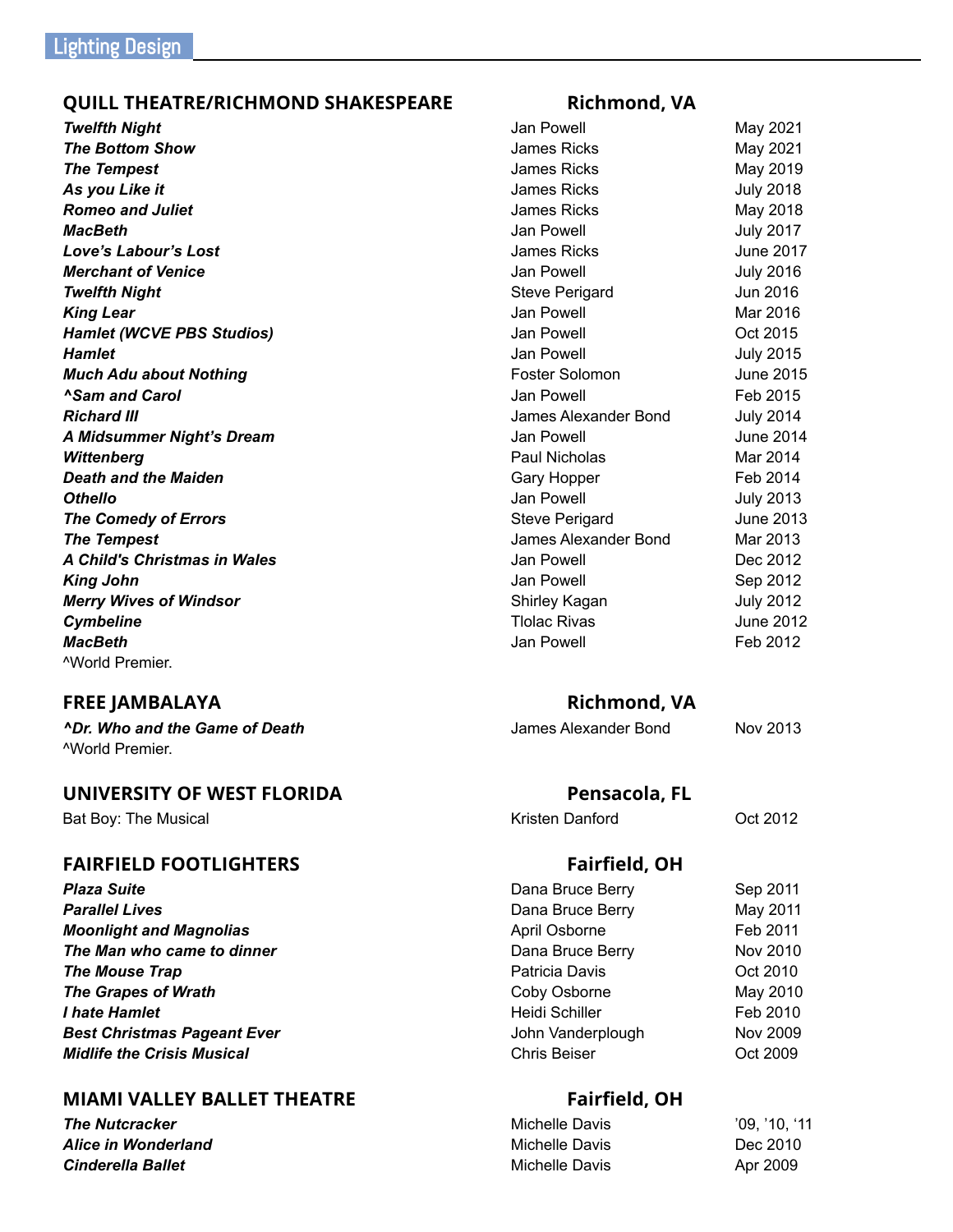### **SOUTHERN OHIO LIGHT OPERA Portsmouth, OH.**

**Princess Ida** *H.M.S. Pinafore* **A Little Night Music Madame Butterfly** 

### **BALLET TECH OHIO Cincinnati, OH**.

**La Sylphide Marvel Gentry Davis** Sep 2006

### **LITTLE THEATRE OF THE ROCKIES Greeley, CO.**

**Tuesdays With Morrie** David Graphs Jul 2006 David 2006 **Over the Tavern** Thomas McNally Aug 2006 The *Tavern My Fair Lady* John Leonard Aug 2005

### **UNIVERSITY OF CINCINNATI, CCM Cincinnati, OH.**

*\*Une Education Manquee*  $*$ Le Pauvre Matelot *\*The Elixir of Love The Lady's Not For Burning* **Serenade** May 2006 **Serenade** Bart Cook **Bart Cook** May 2006 **\*Therese** Mar 2006 Mar 2006 Mar 2006 Mar 2006 *Ballade* Michael Tevlin Dec 2005 \*= Winner National Opera Association Award

### **UNIVERSITY OF NORTHERN COLORADO Greeley, CO.**

**Bat Boy The Musical Who Will Carry The Word? The Laramie Project** 

### Assistant Lighting Design

### **CINCINNATI BALLET Cincinnati, OH.**

### **UTAH SHAKESPEAREAN FESTIVAL Cedar City, UT.**

## **UNIVERSITY OF CINCINNATI, CCM Cincinnati, OH**.

## **UNIVERSITY OF NORTHERN COLORADO Greeley, CO. Faust** Apr. 2004

| Dawn Harris  | <b>July 2011</b> |
|--------------|------------------|
| Stan Workman | <b>July 2009</b> |
| Stan Workman | <b>July 2008</b> |
| Stan Workman | <b>July 2007</b> |

| Jul 2006 |
|----------|
| Aug 2006 |
| Aug 2005 |
|          |

| Nic Muni        | Feb 2007 |
|-----------------|----------|
| Nic Muni        | Feb 2007 |
| Sandra Bernhard | Feb 2007 |
| Richard Hess    | Oct 2006 |
| Bart Cook       | May 2006 |
| Sandra Bernhard | Mar 2006 |
| Michael Tevlin  | Dec 2005 |
|                 |          |

| Vance Fulkerson          | Mar 2004 |
|--------------------------|----------|
| <b>Charlotte Guyette</b> | Oct 2003 |
| Luanne Nunes De Char     | Apr 2003 |

**Giselle** Nov. 2006

| Romeo and Juliet     | Donna Ruzika | Jun. 2005 |
|----------------------|--------------|-----------|
| Love's Labour's Lost | Donna Ruzika | Jun. 2005 |
| Dr. Faustus          | Donna Ruzika | Jun. 2005 |

**Crazy for You** Nov. 2005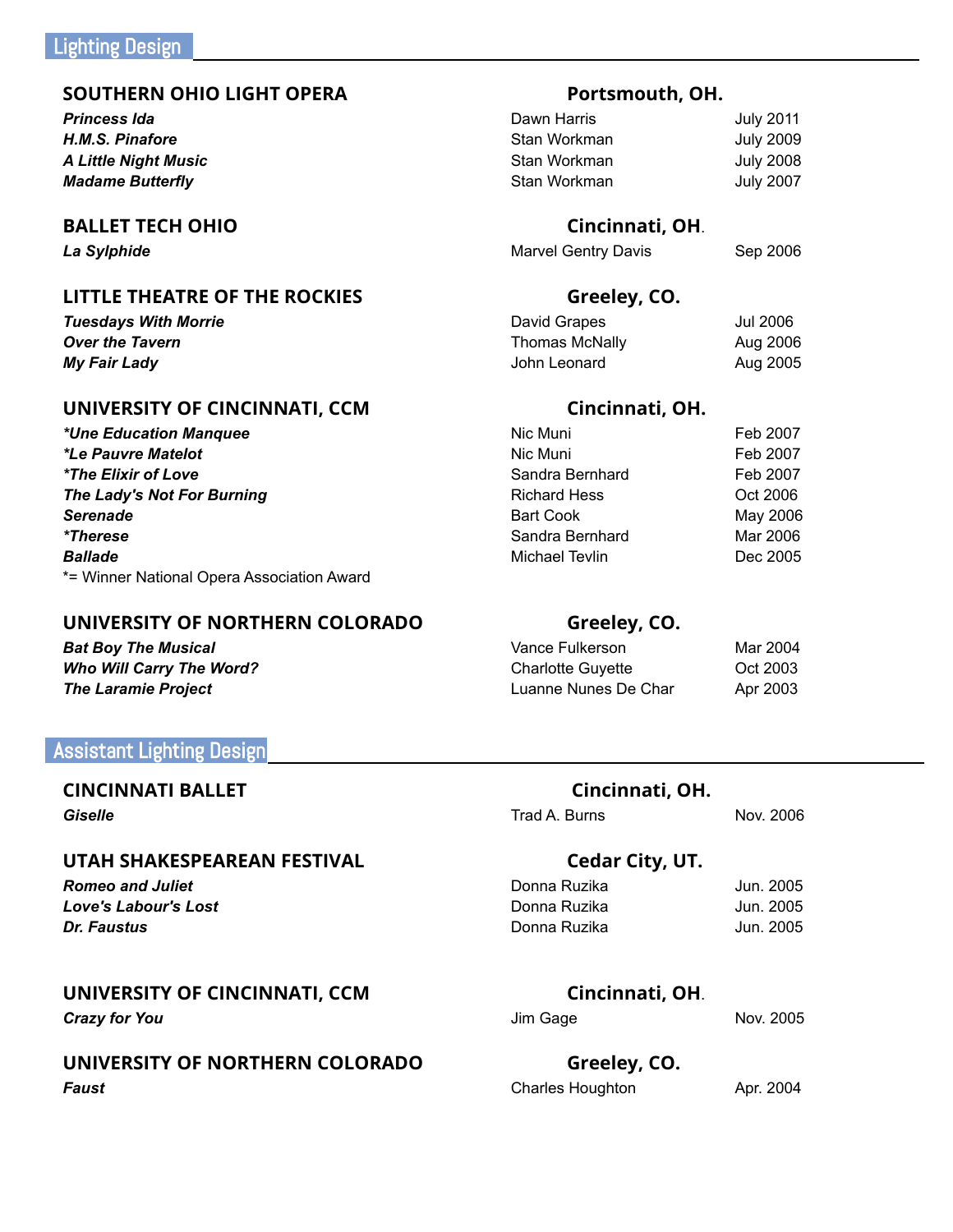| Awards                                                                                                       |                                                                                                  |  |
|--------------------------------------------------------------------------------------------------------------|--------------------------------------------------------------------------------------------------|--|
| <b>RICHMOND THEATRE CRITICS CIRCLE</b>                                                                       | Outstanding Achievement in Lighting Design   Curious Incident of<br>the Dog in the Nighttime     |  |
|                                                                                                              | <b>Outstanding Achievement in Lighting Design   The End of War</b>                               |  |
|                                                                                                              | <b>Outstanding Achievement in Lighting Design</b>   The Whipping Man                             |  |
| <b>ASSOCIATION OF COMMUNITY</b><br><b>THEATERS CINCINNATI / OHIO</b><br><b>COMMUNITY THEATRE ASSOCIATION</b> | Lighting Design Orchid Award   I Hate Hamlet<br>Lighting Design Orchid Award   I Grapes of Wrath |  |
| <b>PEGGY EZEKIEL AWARD</b>                                                                                   | <b>Outstanding Achievement</b>   The Elixir of Love                                              |  |
| <b>NATIONAL OPERA ASSOCIATION</b>                                                                            | <b>Class II Video Competition</b>   The Elixir of Love                                           |  |
|                                                                                                              | <b>Class V Video Competition</b>   Une Education Manquee                                         |  |
|                                                                                                              | Class V Video Competition   La Pauvre Matelot                                                    |  |
| <b>GENE CHESLEY MEMORIAL DESIGN</b><br><b>AWARD</b>                                                          | <b>Utah Shakespearean Festival</b> 2005 Season                                                   |  |
| <b>ACTF</b>                                                                                                  | Lighting Design Achievement Commendation   The Laramie Project                                   |  |
|                                                                                                              | Lighting Design Achievement Commendation   Who Will Carry the<br>Word?                           |  |
|                                                                                                              | Lighting Design Meritorious Achievement   Bat Boy the Musical                                    |  |

| <b>Certifications</b>              |                                                    |
|------------------------------------|----------------------------------------------------|
| <b>ELECTRONIC THEATRE CONTROLS</b> | <b>EOS Family software   Level 3 Certification</b> |
|                                    | <b>EOS Family software   Level 2 Certification</b> |
|                                    | <b>EOS Family software   Level 1 Certification</b> |
| <b>ETCP</b>                        | <b>ETCP</b>   System Maintenance Certification     |
| <b>OSHA</b>                        | <b>OSHA</b>   OSHA 10 Construction Certification   |
| <b>STATE OF VIRGINIA</b>           | <b>VA DMV</b>   Driver's License                   |

| <b>Pattern "Gobo" Design</b> |                           |  |
|------------------------------|---------------------------|--|
| <b>ROSCO LABORATORIES</b>    | R78437   "Hypnotic Fan"   |  |
|                              | R78234  "Shattered Glass" |  |
|                              | R78235  "Sphere Breakup"  |  |
|                              | R78236   "Thorn Breakup"  |  |